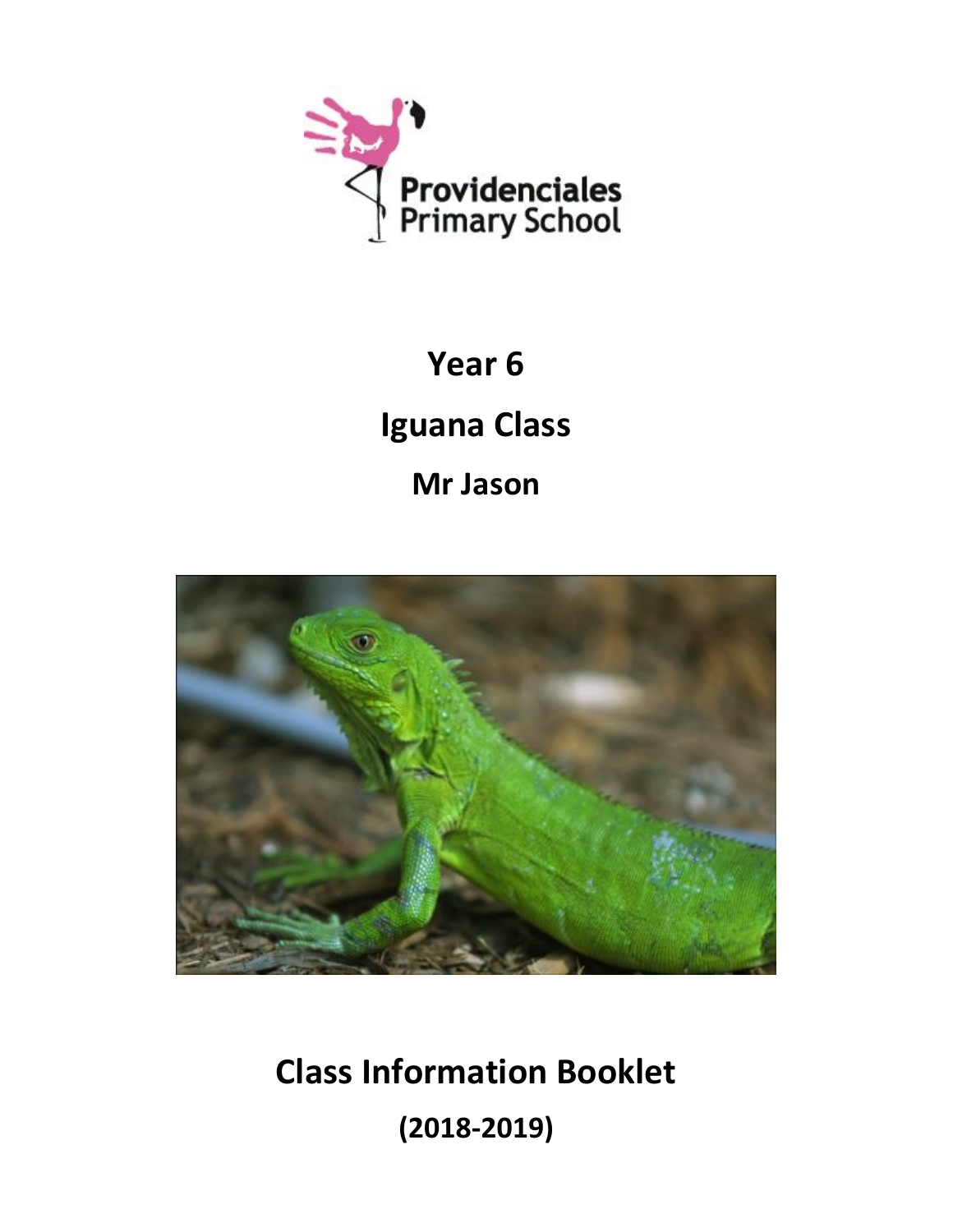# **Welcome to Year 6!**



A huge welcome to The Iguana Class. I hope you find the information in this booklet useful and I look forward to working closely with you to help your child have a wonderful year.

My name is Mr. Jason and I am the Grade 6 teacher in Providenciales Primary School. This is my sixth year teaching at Providenciales Primary School. I am originally from Northern Ireland where I lived a short distance outside Belfast. I attended Stranmillis University College of The Queen's University of Belfast; and obtained an Honors degree

in Education from them. I decided to further my studies after graduation and enrolled at The Queen's University of Belfast to complete a Post Graduate Diploma in Inclusion and Special Educational Needs. I also hold an Advanced Certificate in Teaching Post Graduate Qualification from the same institution. I have five years teaching experience in the UK and five years teaching experience here in the TCI, which has been based largely in upper Key Stage Two, teaching Year 6.

Within my teaching and learning environment I have high expectations for all children to ensure that they reach their true potential. My teaching approaches vary from child to child and I adapt easily in order to meet the individual needs of the learner. I like to establish a fun and practical learning environment so that important skills and concepts can be understood in a meaningful manner.

In this booklet, you will find information about the day to day running of our school as well as more specific details of the curriculum content of this class.

*Mr Jason*

# **STRUCTURE of the DAY:**

- $\mathbb{S}^2$  School day begins at 8.15am. (students may come into school from 8.00 am. but must remain in the walkway and be supervised by a parent until they have access to their class at 8.10am). Learning activities and circle times will begin at 8:15 am. so please make every effort to arrive on time. Children will be marked late in the register if they arrive after 8:15am.
- Morning break is from10.00 to 10.30am. For a snack, we encourage the students to bring fresh fruit as it helps give energy and focus for the rest of the morning.
- **E** Lunchtime is from 12.30 to 1.15pm. A varied and healthy menu of cooked lunch is offered or students may bring their own packed lunch. Please try to keep lunch healthy and nutritious. Water is our preferred drink.
- $\mathbb{R}$  School day ends at 3.00pm (Monday through to Thursday) and at 3.20 pm on a Friday. Students should be collected on time – after 15 minutes, a 'late fee' is charged as teachers have other responsibilities from 3.15pm.
- $*$  Should anyone other than a parent be collecting your child at the end of the morning, please make sure you let us know in advance. We will not allow a child to leave school with anyone other than a parent unless we have the necessary permission.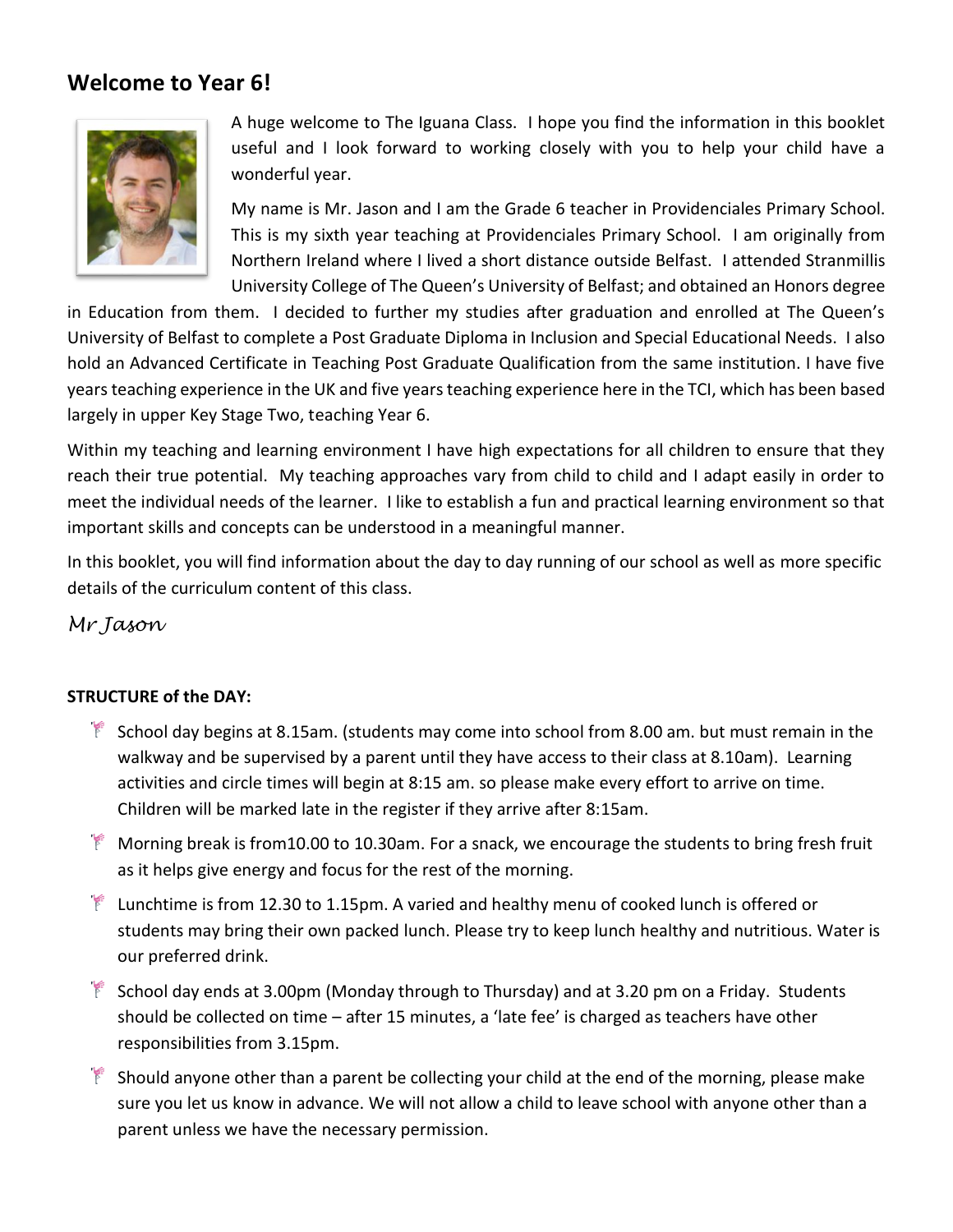# **UNIFORM:**

Provo Primary School uniform is a turquoise T-shirt (available from the Office), khaki shorts, trousers, skorts or skirt and 'suitable' shoes. Shoes should enclose the whole foot so that recess activities are safe –'flipflops', heeled sandals etc are not suitable. Socks should be white and as plain as possible. Hats are a necessity on our island – we have hats as part of our uniform. No jewellery should be worn – although watches and small stud ear-rings are permitted. Long hair should be tied back off the face to ensure safety in P.E. and other curriculum areas. Nail varnish should be removed before coming to school.

# P.E. Kit:

Our P.E. kit is a white, Provo Primary School T-shirt, navy or black shorts and trainers/sneakers. Long hair should be tied back and no jewellery (including watches) should be worn. It is **essential** that all children in Key Stage 2 have a hat on PE days.

In Year 6 we have two P.E. sessions each week. Our PE days are Tuesdays and Fridays. On Tuesdays, children should come to school in P.E. kit, but bring their uniform to change into afterwards. On Fridays children should come into school wearing their uniform, but bring their P.E. kit to change into before their session in the afternoon. Extra water is needed on these days.

When swimming, a one-piece swimsuit is worn, although UV shirts can be worn on top, and children need a towel.

## **GENERAL EXPECTATIONS:**

Respect, kindness and positive behaviour and attitude towards school life and those around us are the normal expectations at Provo Primary School. In order that everyone knows what is expected of them and others around them, we have golden rules, which are:

- $\mathbb{R}^n$  Care for myself and others
- $\mathbb{R}$  Be honest
- $\mathbb{R}$  Work hard
- Listen
- Look after property



Our school logo is a flamingo. It is made from a handprint. The fingers and thumb help us to remember our five golden rules.

# Behaviour & Attitude

- $*$  As some of the older members of our school, Year 6 are expected to be our ambassadors and be exemplary role models to the younger children.
- We have a lot of work to do, so students are expected to be ready to work and fully engaged in all aspects of their lessons.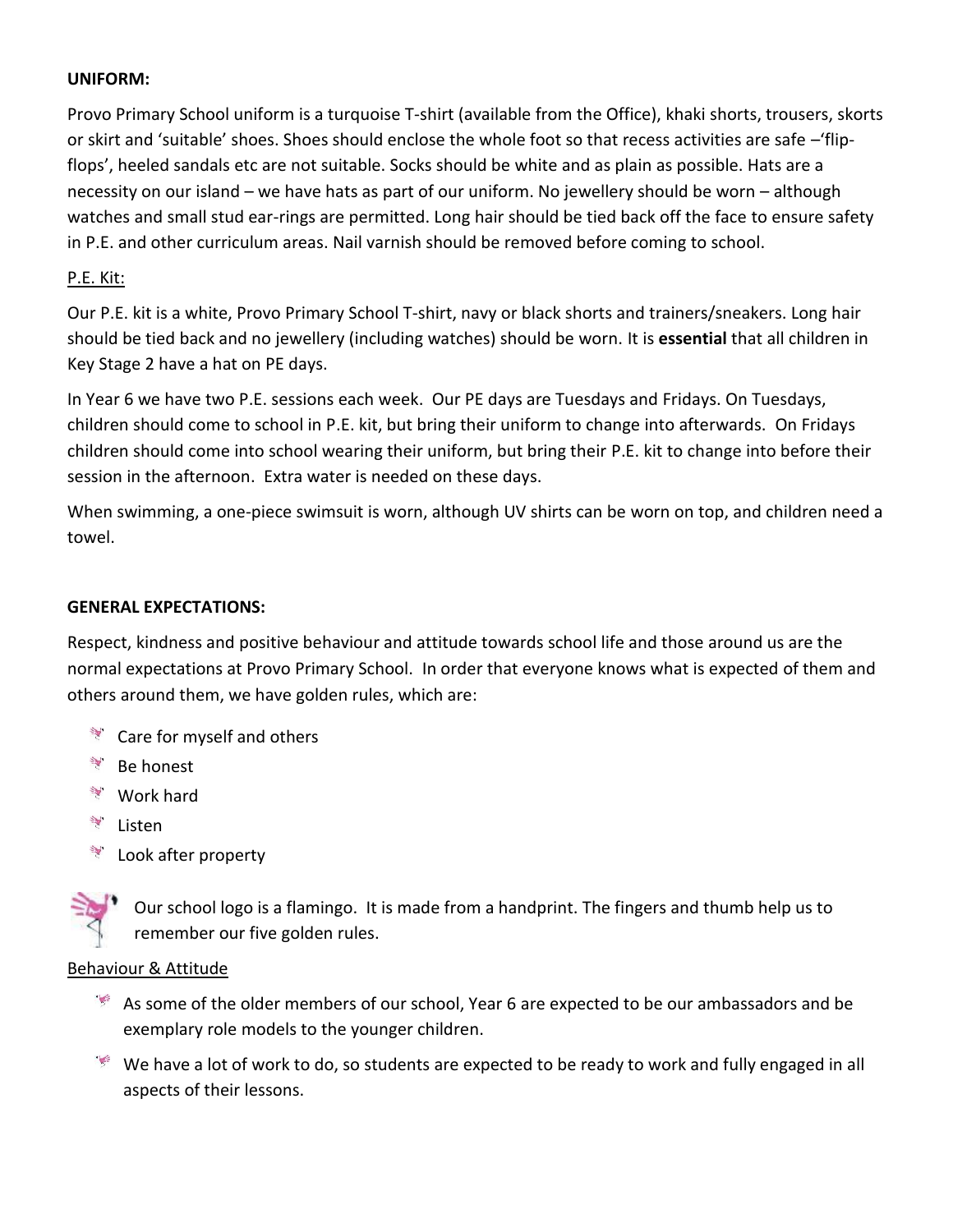# Effort and Achievement

- $*$  As individuals, students are encouraged to achieve their full potential, however, we realize that all students have different strengths and weaknesses, so their rate of progress is judged accordingly. Alongside this, every student is expected to give consistent and significant effort to their work in school. Effort – and attitude – is rewarded by Golden Time weekly; and when relevant other special rewards.
- Numeracy, Reading and/or Writing are assessed regularly in class usually at the end of a topic and definitely at the end of each half term. The results of some of these assessments will be included in written reports that I will send home to parents. These will also be discussed at Parent-Teacher Consultations and used to create targets.
- **EX** Parent-teacher Consultation Meetings are held each term. Parents are invited to come to the school and confer with their child's teacher at a scheduled time. A parent or teacher may also request a conference at any time during the school year.
- Written reports are produced and sent home in January and June.

# **SPECIALIST TEACHERS:**

In keeping with the education of this age group, we try to expose the children to as many opportunities for subject specialist teachers as we can. The following teachers will be supporting the teaching the Year 6 children this year:

Mr. Toby - P.E. and aspects of science Mrs. Niki– Theatre Arts/Dance Miss. Cara – Spanish Ms. Alison – Music Miss. Jane –support

# **Timetable:**

Our curriculum is broad and balanced, giving our students the opportunity to learn and practise skills needed, not only within individual subjects but also in areas that will help them become independent learners.

|              | $8.15 -$          | $8.30 - 9.30$ | $9.30 -$                         | 10.25-11.30 | $11.30 -$                | $1.15 -$                      | $1.30 - 2.00$           |                                                | $2.00 - 3.00$ |
|--------------|-------------------|---------------|----------------------------------|-------------|--------------------------|-------------------------------|-------------------------|------------------------------------------------|---------------|
|              | 8.30              |               | 9:55                             |             | 12.30                    | 1.30                          |                         |                                                |               |
| <b>MON</b>   | Assembly          | Numeracy      | <b>Spellings</b><br>&<br>Grammar | Literacy    | Science                  | <b>Class Spellings</b>        |                         | Computing                                      | Computing     |
| <b>TUES</b>  | Silent<br>Reading | P.E.          | Mental<br>Math                   | Literacy    | Numeracy                 | Science (Physics)<br>Mr. Toby |                         | Science (Physics)<br>Mr. Toby                  |               |
| <b>WED</b>   | Silent<br>reading | Numeracy      | Spellings<br>&<br>Grammar        | Literacy    | Science                  | Art/Design<br>Technology      |                         | Art/Design<br>Technology                       |               |
| <b>THURS</b> | Hand-<br>writing  | Literacy      | Mental<br>Maths<br>(+Tablets)    | Numeracy    | Social<br><b>Studies</b> | Spanish                       |                         | Music & Theatre Arts<br>Ms. Alison & Mrs. Niki |               |
| <b>FRI</b>   | Hand-<br>writing  | Literacy      | Sp8<br><b>MM</b><br><b>Tests</b> | Numeracy    | Social<br><b>Studies</b> | PSHE/<br><b>RE</b>            | Celebration<br>Assembly |                                                | P.E.          |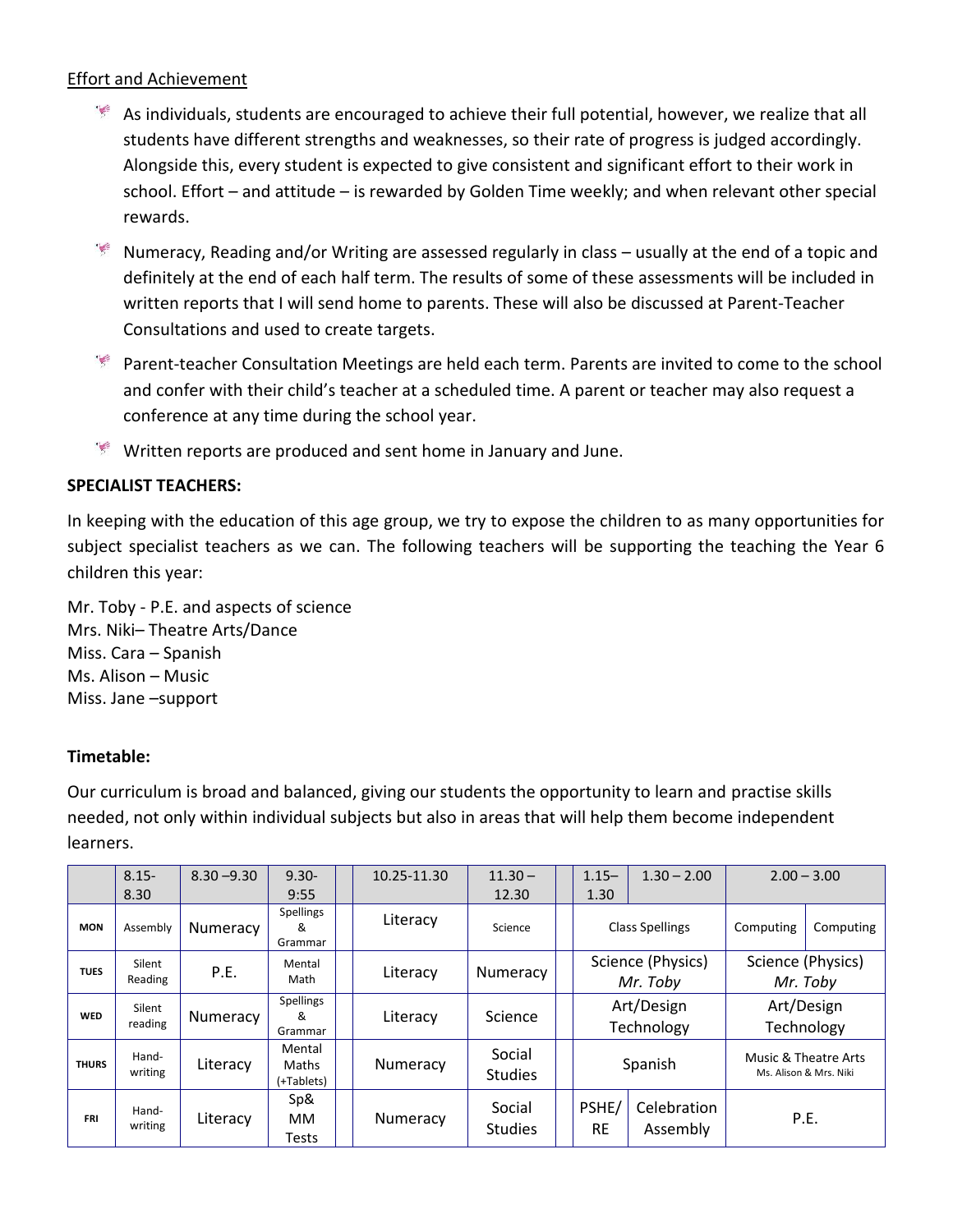# **CURRICULUM:**

# **Literacy:**

In Literacy, we group children within each class and use resources specific to the level of each student. Literacy units will always be taught in line with the Topic / Theme being taught in class. By embedding our literacy work in larger topics, children's writing becomes more purposeful, informed and imaginative. Students are able to draw on knowledge and experiences gained across the curriculum to add detail to their work. We will be covering the following units of work during the year:

| Term 1                                    | Term 2                                     | Term 3                                |  |  |
|-------------------------------------------|--------------------------------------------|---------------------------------------|--|--|
| Examination of the adventure genre        |                                            |                                       |  |  |
| through our core text: Holes. Focusing on | Historical fiction explored through our    | Comedy and Drama using our core text: |  |  |
| superheroes through a range of reading    | core text: The Boy in the Striped Pyjamas. | Bubble Boy.                           |  |  |
| and writing activities.                   |                                            |                                       |  |  |
| <b>Biographies and Autobiographies</b>    | World War 2 poetry                         | Non-Chronological Reports             |  |  |
| Information and Explanation texts linked  |                                            |                                       |  |  |
| to the animal kingdom. Using story        | Drama and Media with a focus on the        | <b>Extending Narrative</b>            |  |  |
| Creator App to present information.       | influence of media on society.             |                                       |  |  |
| Report writing on a famous river.         |                                            |                                       |  |  |
| <b>Classic Fiction</b>                    | Digital stories through photography -      | Non-Narrative Reading and Writing     |  |  |
|                                           | links to cyber bullying and social media.  | Revision                              |  |  |
| Recounts                                  | Poetic Styles                              | Persuasive/Argumentative Writing      |  |  |
| Humorous poetry                           | Argumentative/Persuasive writing           | Debate Poems                          |  |  |
| Drama and Play Scripts                    | <b>Classic Narrative</b>                   | <b>Classic Fiction</b>                |  |  |
| Non-Fictional texts linked to our         |                                            |                                       |  |  |
| geography topic of Waterways; and our     | Oral Poems                                 | Introduction to Shakespeare           |  |  |
| Science focus animal &plant kingdoms.     |                                            |                                       |  |  |

Spelling, handwriting, sentence structure, grammar, punctuation and research skills are taught throughout the year at differentiated levels to suit the needs of each individual. Students will be encouraged to read and review books regularly too.

#### **Numeracy:**

In Numeracy lessons, children are also grouped with others of similar ability. This allows the teacher to provide appropriate levels of challenge to all students while encouraging partner discussions and group work. Sometimes the school will take the decision to group children across classes, in order to better meet the needs of all students. If this is the case with your child's class, we will inform you of our plans in advance. We cover a variety of topics falling under the main Primary Strategy headings of using and applying Numeracy skills, counting and understanding number, knowing and using number facts, calculating, understanding shape, measuring and handling data. This is what Year 6 will be covering over the year:

| Term 1                                       | Term 2                              | Term <sub>3</sub>                            |  |  |
|----------------------------------------------|-------------------------------------|----------------------------------------------|--|--|
| Place Value                                  | Sequences & Algebra                 | Place Value                                  |  |  |
| <b>Multiplication &amp;Division (Mental</b>  | Fractions, Decimals & Percentages.  | <b>Multiplication &amp; Division (Mental</b> |  |  |
| And Written Methods)                         |                                     | And Written Methods)                         |  |  |
| Fractions, Decimals & Percentages            | Multiplication & Division (Mental & | Fractions, Decimals & Percentages.           |  |  |
| Ratio & Proportion.                          | Written Methods)                    | Ratio & Proportion.                          |  |  |
| Handling Data.                               | Handling Data.                      | Handling Data.                               |  |  |
| Shape & Space                                | Perimeter & Area                    | Shape & Space                                |  |  |
| Measures - Solving Problems                  | Problem Solving                     | Measures - Solving Problems                  |  |  |
| <b>Addition &amp;Subtraction (Mental And</b> |                                     | Addition & Subtraction (Mental And           |  |  |
| Written Methods)                             | Ratio & Proportion.                 | Written Methods)                             |  |  |
| Money & 'Real Life' Problem Solving          | Measures - Solving Problems         | Money & 'Real Life' Problem Solving          |  |  |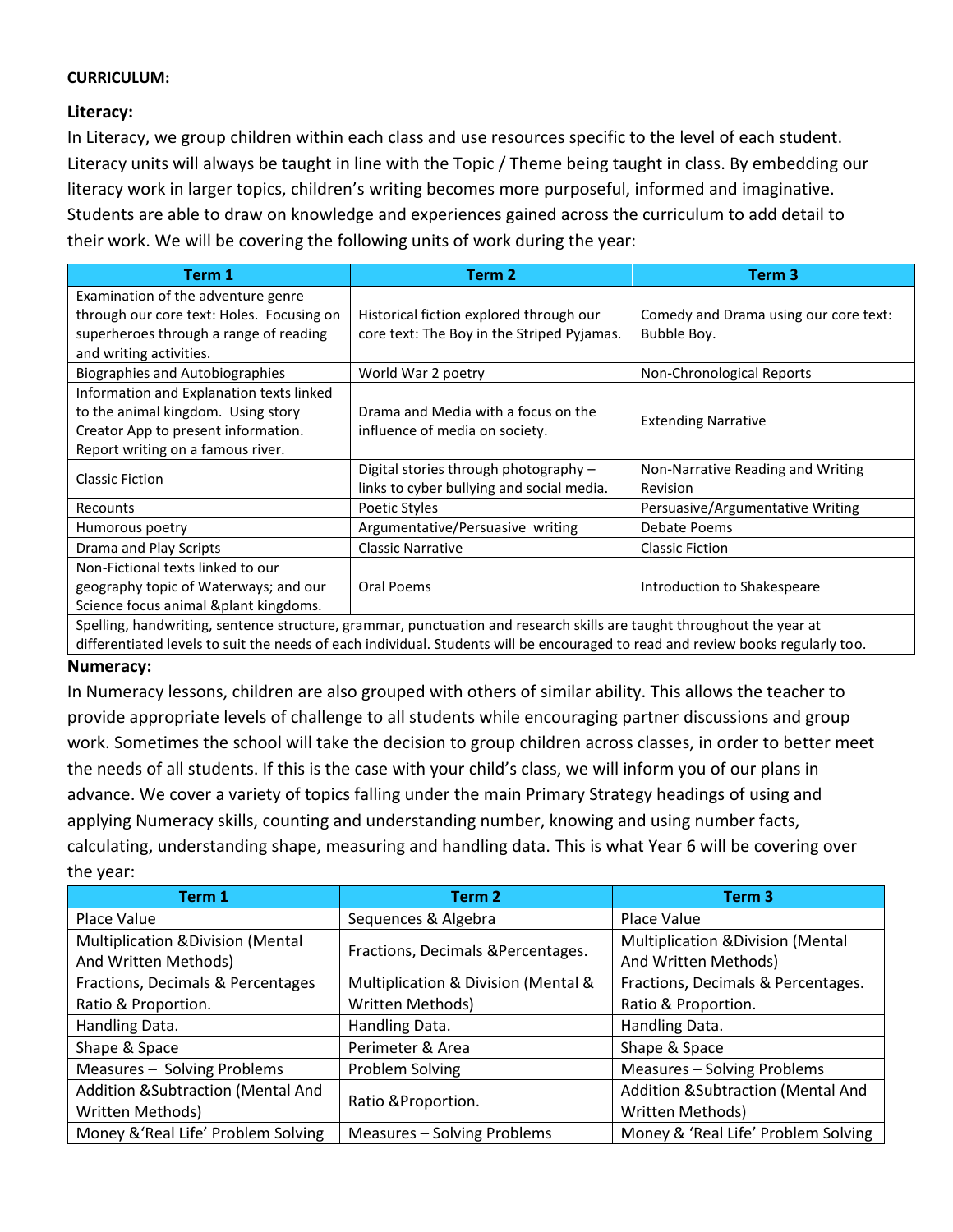Year 6 Numeracy Objectives:

- read, write, order and compare numbers up to 10 000 000 and determine the value of each digit
- round any whole number to a required degree of accuracy
- use negative numbers in context, and calculate intervals across zero
- solve number and practical problems that involve all of the above
- multiply multi-digit numbers up to 4 digits by a two-digit whole number using the formal written method of long multiplication
- divide numbers up to 4 digits by a two-digit whole number using the formal written method of long division, and interpret remainders as whole number remainders, fractions, or by rounding, as appropriate for the context
- divide numbers up to 4 digits by a two-digit number using the formal written method of short division where appropriate, interpreting remainders according to the context
- perform mental calculations, including with mixed operations and large numbers
- identify common factors, common multiples and prime numbers
- use their knowledge of the order of operations to carry out calculations involving the four operations
- solve addition and subtraction multi-step problems in contexts, deciding which operations and methods to use and why
- solve problems involving addition, subtraction, multiplication and division
- use estimation to check answers to calculations and determine, in the context of a problem, an appropriate degree of accuracy.
- use common factors to simplify fractions; use common multiples to express fractions in the same denomination
- compare and order fractions, including fractions >1
- add and subtract fractions with different denominators and mixed numbers, using the concept of equivalent fractions
- multiply simple pairs of proper fractions, writing the answer in its simplest form
- divide proper fractions by whole numbers
- associate a fraction with division and calculate decimal fraction equivalents
- identify the value of each digit in numbers given to three decimal places and multiply and divide numbers by 10, 100 and 1000 giving answers up to three decimal places
- multiply one-digit numbers with up to two decimal places by whole numbers
- use written division methods in cases where the answer has up to two decimal places
- solve problems which require answers to be rounded to specified degrees of accuracy
- recall and use equivalences between simple fractions, decimals and percentages, including in different contexts
- solve problems involving the relative sizes of two quantities where missing values can be found by using integer multiplication and division facts
- solve problems involving the calculation of percentages and the use of percentages for comparison
- solve problems involving similar shapes where the scale factor is known or can be found
- solve problems involving unequal sharing and grouping using knowledge of fractions and multiples
- use simple formulae
- generate and describe linear number sequences
- express missing number problems algebraically
- find pairs of numbers that satisfy an equation with two unknowns
- enumerate possibilities of combinations of two variables
- solve problems involving the calculation and conversion of units of measure, using decimal notation up to three decimal places where appropriate
- use, read, write and convert between standard units, converting measurements of length, mass, volume and time from a smaller unit of measure to a larger unit, and vice versa, using decimal notation to up to three decimal places
- convert between miles and kilometres
- recognise that shapes with the same areas can have different perimeters and vice versa
- recognise when it is possible to use formulae for area and volume of shapes
- calculate the area of parallelograms and triangles
- calculate, estimate and compare volume of cubes and cuboids using standard units, including cubic centimetres (cm3) and cubic metres (m3), and extending to other units [for example, mm3and km3].
- draw 2-D shapes using given dimensions and angles
- recognise, describe and build simple 3-D shapes, including making nets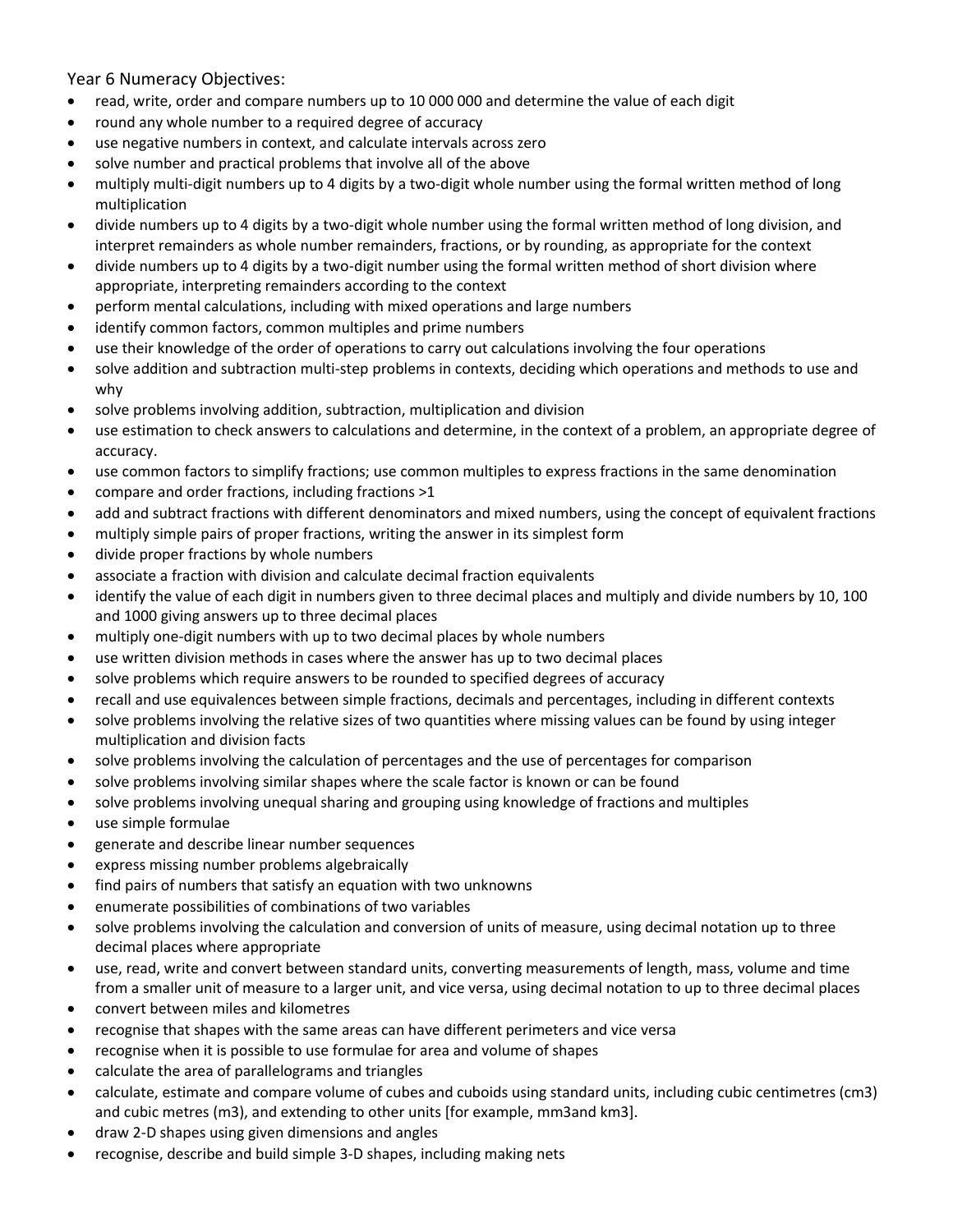- compare and classify geometric shapes based on their properties and sizes and find unknown angles in any triangles, quadrilaterals, and regular polygons
- illustrate and name parts of circles, including radius, diameter and circumference and know that the diameter is twice the radius
- recognise angles where they meet at a point, are on a straight line, or are vertically opposite, and find missing angles
- describe positions on the full coordinate grid (all four quadrants)
- draw and translate simple shapes on the coordinate plane, and reflect them in the axes
- interpret and construct pie charts and line graphs and use these to solve problems
- calculate and interpret the mean as an average

#### **Other curriculum areas:**

In Year 6, we will be approaching our topics through a 'creative curriculum'. By centring learning on one topic area, children are able to apply their newly acquired skills in a meaningful and purposeful way across the curriculum.

Children will learn to adopt a multi-disciplined approach to their work in order to research, investigate, reason and inquire.

| $\blacktriangleright$<br><b>Science</b>      | <b>Social Studies</b>    | <b>Computing</b> | <b>Design</b>          | P.E.              | P.S.H.E.           | R.E.(Religious |
|----------------------------------------------|--------------------------|------------------|------------------------|-------------------|--------------------|----------------|
|                                              |                          |                  | Technology/            | (Physical         | MindUp             | Education)     |
|                                              |                          |                  | <b>Art &amp;Design</b> | <b>Education)</b> | (Personal, Social, |                |
|                                              |                          |                  |                        |                   | health and         |                |
|                                              |                          |                  |                        |                   | <b>Economic</b>    |                |
|                                              |                          |                  |                        |                   | <b>Education</b> ) |                |
| Living things and their<br>habitats: focused | Geography                | Technology in    | Personal               | Athletics         | What makes         | Sacred         |
| study of the animal                          | Rivers, Waterfalls,      | our Lives        | portraits              | Soccer            | meMe?              | Texts          |
| and plant kingdoms.                          | Lakes, Oceans and        | Multimedia       | Personal               |                   | Getting            |                |
| (Classification&                             | Reefs                    |                  | timelines              | Basketball        | Focused            | Places of      |
| Variation)                                   |                          | E-Safety         |                        |                   |                    | Worship        |
|                                              | <b>Natural Disasters</b> |                  | Animal                 | Squash /          | How Do Rules       |                |
| Evolution and                                |                          |                  | sketching              | Volleyball        | and Laws           |                |
| Inheritance                                  | Dominican Republic       | Programming      |                        |                   | Affect Me?         | World          |
|                                              | - focused study          |                  | Landscapes             | Personal          |                    | Religions -    |
| Animals including                            |                          | Data Handling    |                        | Fitness &         | Attitude           | focused        |
|                                              | TCI Tourism and the      |                  | Modelling              | Performance       |                    | study of       |
| Humans (human body                           | employment               |                  |                        | Analysis          | Growing and        | Judaism        |
| and healthy lifestyles                       |                          |                  | World War 2            |                   | Changing           |                |
| focus)                                       |                          |                  | charcoal               | Outdoor &         |                    |                |
|                                              | <b>History</b>           |                  | drawings               | Adventurous       | Fit for life       |                |
| Electricity                                  |                          |                  |                        | activities        |                    |                |
|                                              |                          |                  | Egg characters         |                   | Economic           |                |
| Forces                                       | World War 2              |                  | and set                | Swimming          | wellbeing          |                |
|                                              |                          |                  | designs                |                   | and being a        |                |
| Revision of all Upper                        | Greeks                   |                  |                        | Dance             | responsible        |                |
| Key Stage 2 topics in                        |                          |                  | <b>Edvard Munch</b>    |                   | citizen            |                |
| preparation for SATS                         |                          |                  |                        |                   | Moving On          |                |
| and entrance                                 |                          |                  | Architecture           |                   |                    |                |
| examinations                                 |                          |                  | (Spanish link          |                   |                    |                |
|                                              |                          |                  | to DR study)           |                   |                    |                |
|                                              |                          |                  |                        |                   |                    |                |
|                                              |                          |                  |                        |                   |                    |                |
|                                              |                          |                  |                        |                   |                    |                |

N.B. Music, Theatre Arts and Spanish programmes will also be delivered in accordance with curriculum expectations for children working at a Year 6 level.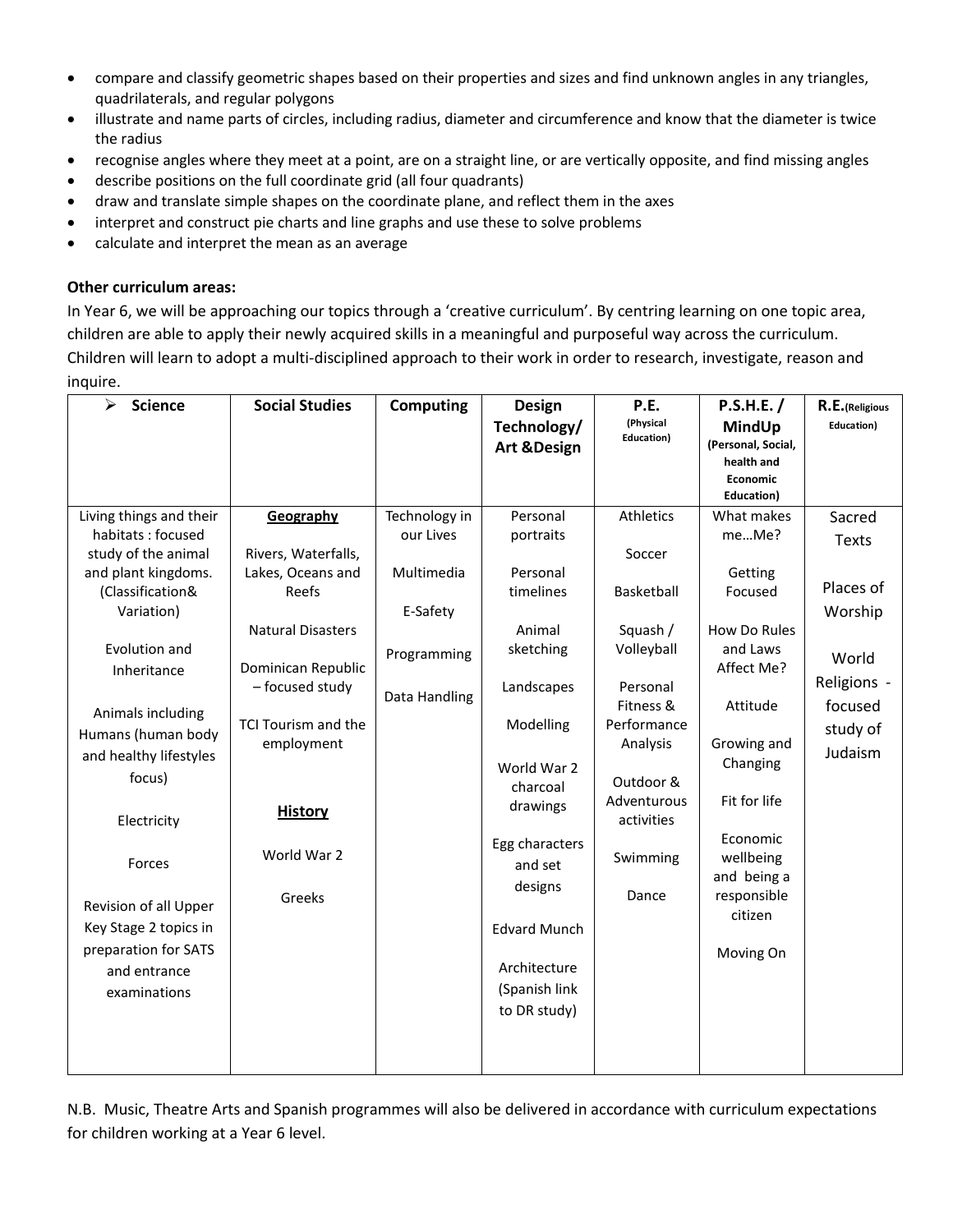#### **Growing and Changing Unit in P.S.H.E.:**

In Year 5 or 6, depending on the maturity of the group, we cover a unit about 'Growing and Changing'. This unit covers some elements of Science and some Personal, Social, Health and Economic Education (P.S.H.E.). We use the UK 'Living and Growing' DVD Programme. We have used this in previous years here at Provo Primary; having carefully reviewed the resource to ensure it is appropriate to the age and needs of our children.

The topics this unit will cover are:

- What happens to the bodies of boys and girls when they reach puberty? For example, we tell the boys that their voices will change during puberty and we explain to the girls about menstruation.
- Does everyone change at the same rate?
- How can I express my feelings positively as I grow up?

We encourage you to discuss any of these areas with your children before, during or after this unit, as children say that they greatly value being able to talk to their parents about these issues.

If you would like to discuss any issues relating to our work on 'Growing and Changing', or would like to find out more about the lessons, I would be happy to talk to you more about it. We can also arrange for an opportunity for you to preview some of the content of these DVDs, if you so wish, so please let me know if you would be interested in this. Please also let me know if you do not wish your child to participate in these sessions.

#### **ASSESSMENT - MARKING & FEEDBACK:**

- Our 'Marking and Feedback' policy based on 'success and improvement'. It is designed to clearly show how children have achieved against the learning objective and to identify ways in which they can improve.
- Ways in which teachers mark are standardised across the school.

As part of the plenary at the end of lessons or when completing units of work, children will be encouraged to selfassess using a range of written or visual means. We will also be using a variety of self and peer assessments allowing the children to take more ownership of their learning.

Math, Reading and/or Writing are assessed regularly in class – usually at the end of a topic and at the end of each half term. The results of some of these assessments will be included in my termly reports to parents.

Here is an outline of the main points of our policy:

At Provo Primary School, we believe that students should receive quality feedback on their work. This may be given in a variety of ways including marking, rewards, oral and body language (smiles, thumbs up, eye contact etc). Research shows that oral feedback is the most natural and effective for children. Feedback, in whatever form is powerful and must focus on success **and** improvement.

#### Literacy and written work:

The following symbols will be used consistently across the school:

- *sp* In margin to highlight incorrect spelling somewhere on that line. Student locates and corrects it.
- **^** Omission
- **//** New paragraph or new line in poetry

Circle non-existent or incorrectly placed punctuation, including capitals.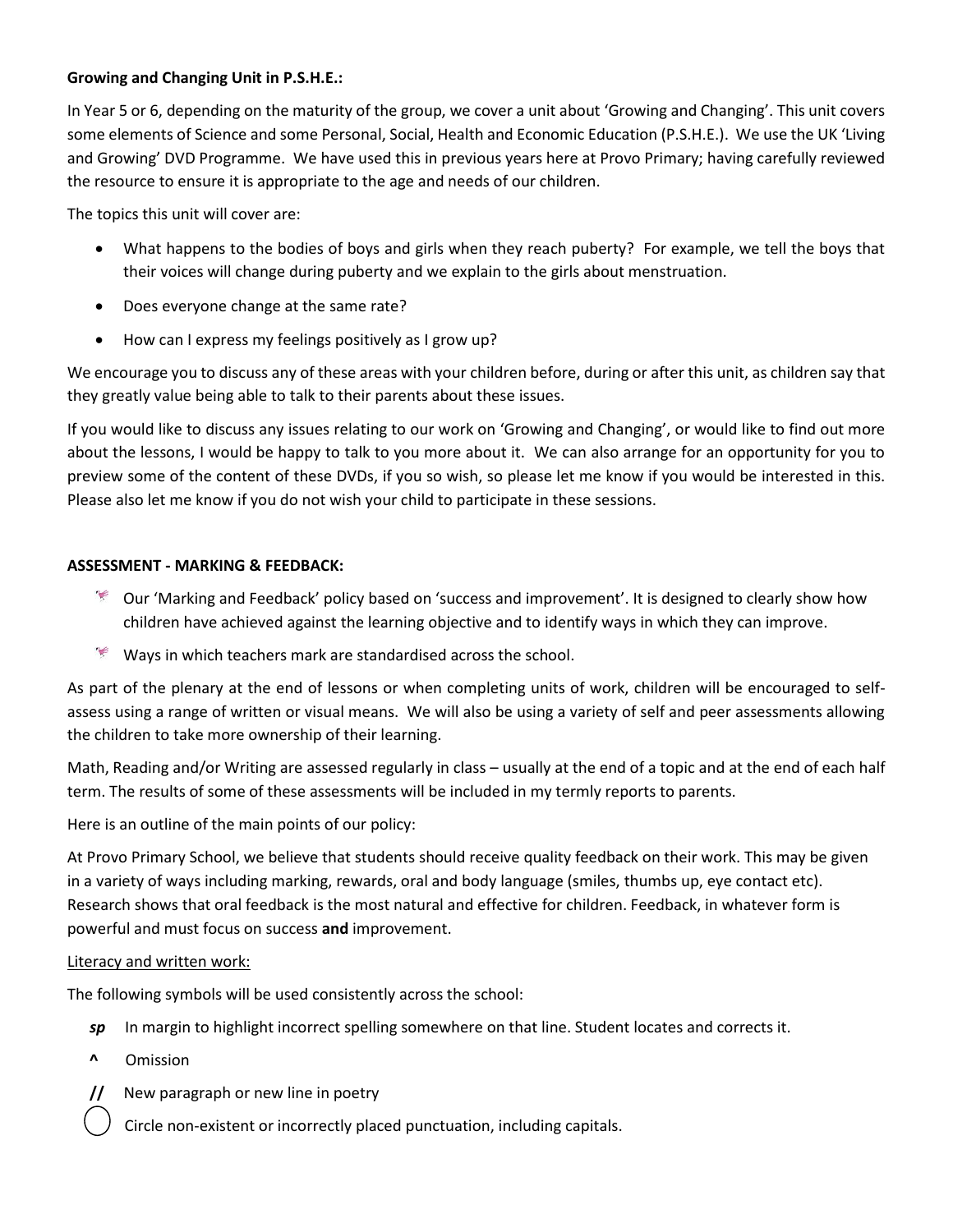#### Numeracy:

The purpose of marking is primarily diagnostic. It will communicate whether the child is successful and should act as a motivator. Comments made should encourage the child to feel safe when tackling problems and will encourage further development.

- $\checkmark$  correct answer in Numeracy
- incorrect answer in Numeracy
- C<sup>o</sup> incorrect work now corrected

As part of the plenary at the end of lessons or when completing units of work, children will be encouraged to selfassess using a range of written or visual means.

We will also be using a variety of self and peer assessments allowing the children to take more ownership of their learning.

#### **HOMEWORK:**

Homework contributes toward building responsibility, self-discipline and lifelong learning habits. At the top end of the school, it is also a starting point for preparing them for secondary school. It is our intention to assign relevant, challenging and meaningful homework assignments that reinforce classroom learning objectives. Homework will provide students with the opportunity to apply information they have learned, complete unfinished class assignments, and develop their ability to work independently. Homework is modified to suit the individual needs of each student.

#### **Homework can have several purposes:**

- **practice** exercises to reinforce or embed learning in class
- **preview** assignments to prepare for subsequent lessons
- **extension** activities to transfer learned skills or concepts to new situations
- **creative** activities to integrate many skills toward the production of a response or product

All homework links to classwork and therefore most of it should be able to be done relatively independently. Homework is given three times a week as per the table below. Science will either be related to what we have covered in class or may be given using independent workbooks. Children may occasionally have work relating to other subjects too. Expectations for homework are written inside your child's Homework Diary for reference.

| Subject:         | <b>Homework Set:</b> | <b>Homework Due:</b> |  |
|------------------|----------------------|----------------------|--|
| Literacy         | Monday               | Tuesday              |  |
| <b>Numeracy</b>  | Tuesday<br>Thursday  | Wednesday<br>Friday  |  |
| <b>Spellings</b> | Monday               | Friday               |  |
| <b>Science</b>   | Wednesday            | Thursday             |  |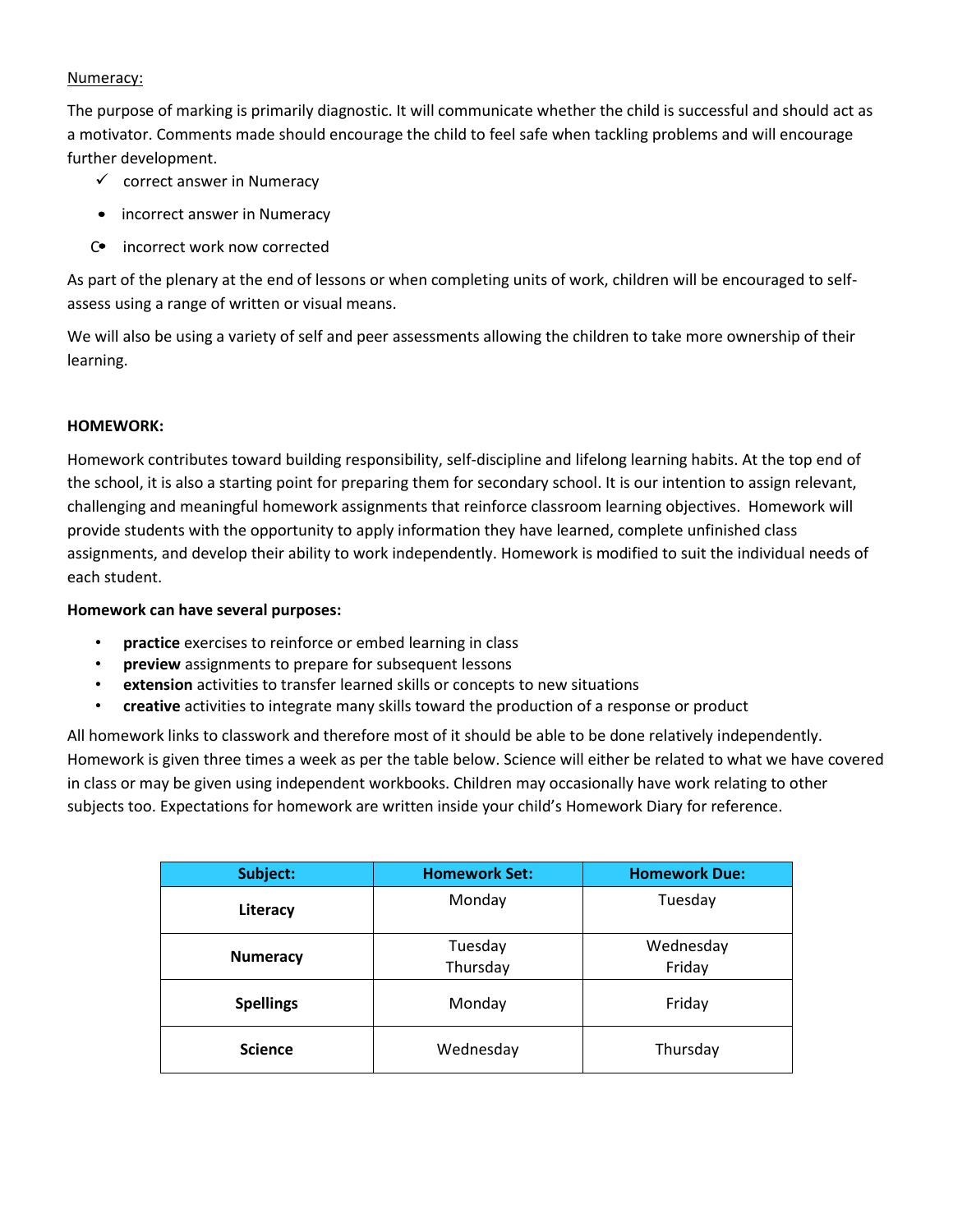#### **FIELD TRIPS AND YEAR 6 RESIDENTIAL TRIP:**

Day trips may be organised throughout the year – warning of times and costs will be given as early as possible.

In the past our older children have gone on 4 to 7 day residential trips. These have included international trips to: The Dominican Republic, England, Florida, the mountains of NE Georgia (USA) or exciting local ones to South Caicos, Grand Turk and the island of Salt Cay. It is hoped that we will be able to go on another international trip this year. You should therefore factor in some related costs for this potential trip. Parents who wish to get involved and assist with fundraising for this trip should let me know as soon as possible.

#### **ENTRANCE TESTS / TRANSITIONS:**

In Year 6 the children will be tested at the end of May in the core subjects of English, Math and Science using the British National Curriculum Standardised Assessment Tests (SATs). These assessments reflect the curriculum taught at our school.

In addition to these tests, some children will also be sitting entrance tests to various middle and high schools on island during the months of April and May. I will be preparing the children for these tests throughout the year. We also offer extra test preparation tuition in the second term. Other teachers are also sometimes available to tutor privately.

I am happy to meet with you about how to best support your child this year and discuss options for schools next year. This is a busy, challenging but exciting year for the children before they make that transition to Year 7. I am eager for us all to work together to make it as smooth, stress-free and as fun as possible!

#### **AFTER-SCHOOL CLUBS:**

After school clubs are offered to all age groups. The focus of our clubs ranges widely, covering such areas as Sports, Art, Computers, Drama and Music. We also offer a Homework Club. After-school tutoring is also available, enquire for pricing at the office and speak with the teacher you would wish to tutor your child to discuss timings.

#### **HOW YOU CAN HELP?**

- Talk to your child positively about their day.
- Encourage your child to read regularly and complete reading logs or reading diaries.
- $*$  Discuss homework with your child and encourage them to do their best and provide a suitable space and time for homework to be completed.
- $\mathscr{F}$  Encourage and help with the regular practice of spellings and times tables.
- $\frac{1}{2}$ Read and respond to assessment information and reports shared with you about your child's progress.
- 悸 Provide healthy snacks and lunches.
- Provide enough water for daily needs (more on P.E. days).
- Remind your child to wear P.E. kit on P.E. days and to bring their uniform to change into.
- Y Label all clothes and equipment including lunch boxes.
- 手 Please send a letter / note regarding any absence from school.